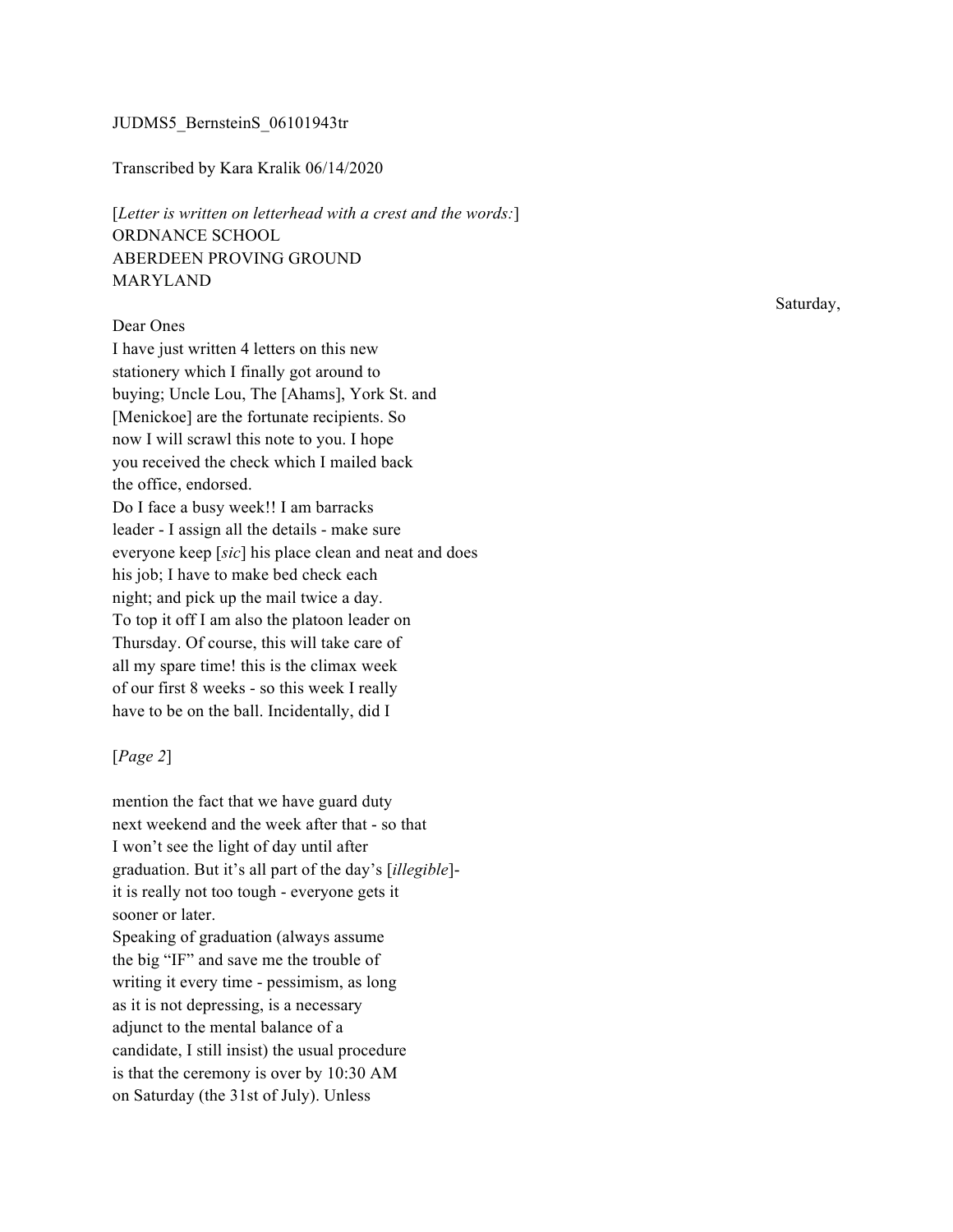radical procedure changes take place, I will then be given a ten day leave (please, Mother, "furlough" is for enlisted men; officers get "leave.") So you plan what you like on that basis. I have no specific desires and I don't have the time to plan on such a distant day anyway. At present, the 6 weeks before crossing that bridge seem like a long time.

[*Page 3*] [*Page is hand-numbered "2"*]

Let me congratulate you, Helen Barby, on your graduation from [LP]HS and the fine record you left there - you certainly put me to shame. Now relax and really enjoy yourself this summer, Toots; we'll be seeing each other around August 1st, or July 31st I should say, - I hope. I must repeat how much I enjoy your [newsy] letters - they are really something to look forward to. I am really up to date in family and community events. That leaves our good old major topic of discussion for the end. I just want to say that I think your distinction between uncertainty and pessimism is a wise one. But you make an unreasonable request based on an untrue assumption. You think that because I

# [*Page 4*]

pessimistic - that is not true. Whenever I get down I just stop and think - I am so much better off than so many others that what th hell! But when I write to you I am painting a picture of what goes on here and no one here can deny the atmosphere of apprehension which the individual must naturally reflect.

write to you pessimistically that I am

A second point is that, as I said, optimism is a bad opiate here - it is contrary to good